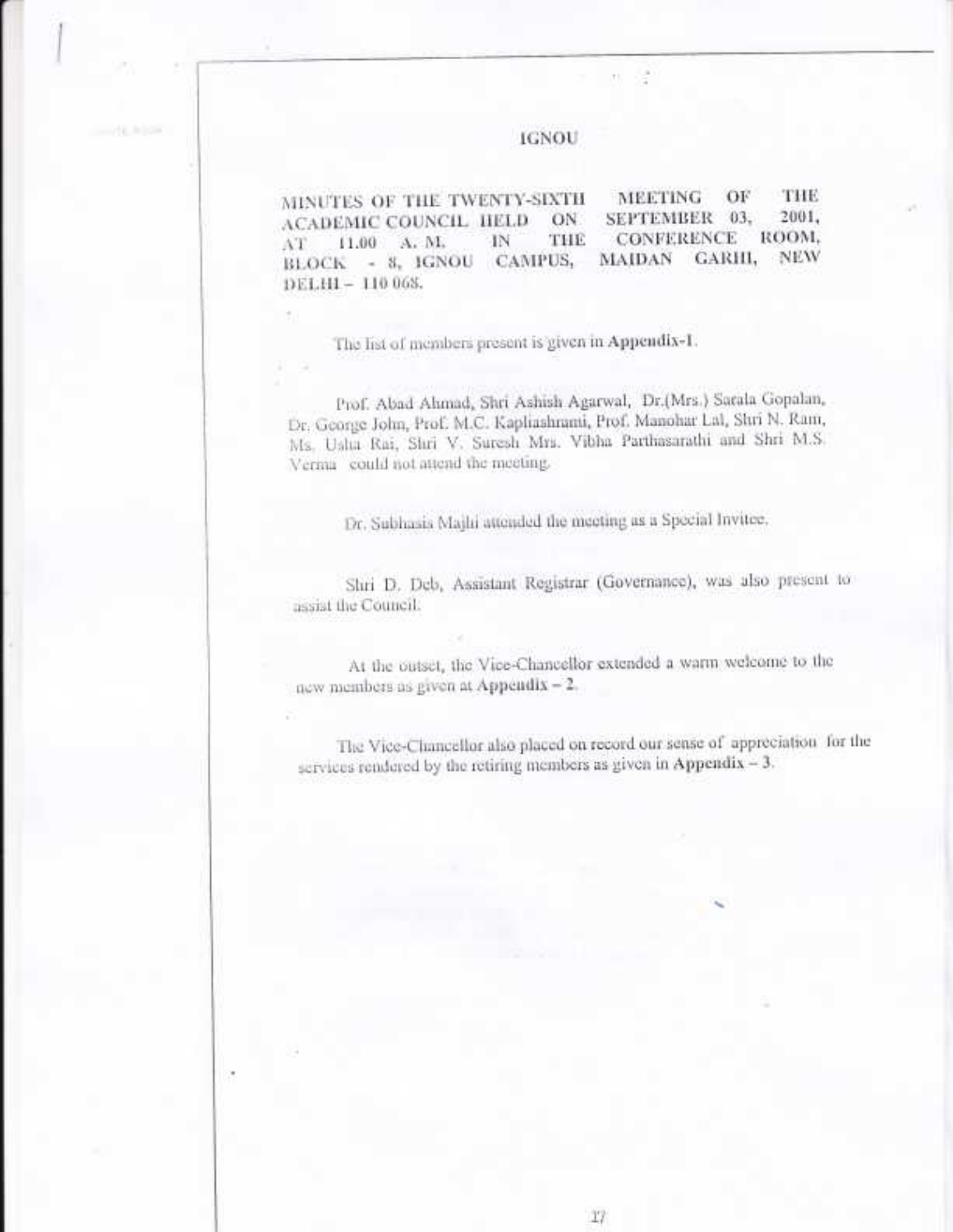Thereafter, the following items were considered:

## TO CONFIRM THE MINUTES OF THE 2 TH ITEM NO. 1 MEETING OF THE ACADEMIC COUNCIL HELD ON FEBRUARY 09, 2001 AND TO NOTE THE ACTION TAKEN THEREON.

AC 26.1.1

Registrar read out the The item was considered. comments received from members on certain Resolutions recorded in the minutes of the 25<sup>th</sup> meeting of the Academic Council held on February 09, 2001. The Council considered the comments and the following corrections/modifications are made to the Minutes of the 25<sup>th</sup> Meeting of the Academic Council:

- In Para (iv) of Page 2 of the Minutes of the 25<sup>th</sup>  $(i)$ Meeting of the Academic Council held on February 09, 2001, the words "School of tocial Sciences" appearing in the second line be read as "School of Humanities".
- $(ii)$ 
	- In Resolution No. AC 25.2.2(i), the vords "Programme Cores and Programme Code," be read as "Programme Codes and Course Codes".
- Under Resolution No. AC 25.3.1, the para tands  $(iii)$ modified. Modified Resolution will be mad as under:

"AC 25.3.1 - The liem was considered. Prof. P.R. Ramanujam, Director (STRIDE) was invited to present a brief background of the proposal. He gave a brief background of the matter related to supply of rivised study material to Indian students of Post Graduate Diploma in Distance Education (PGDDE).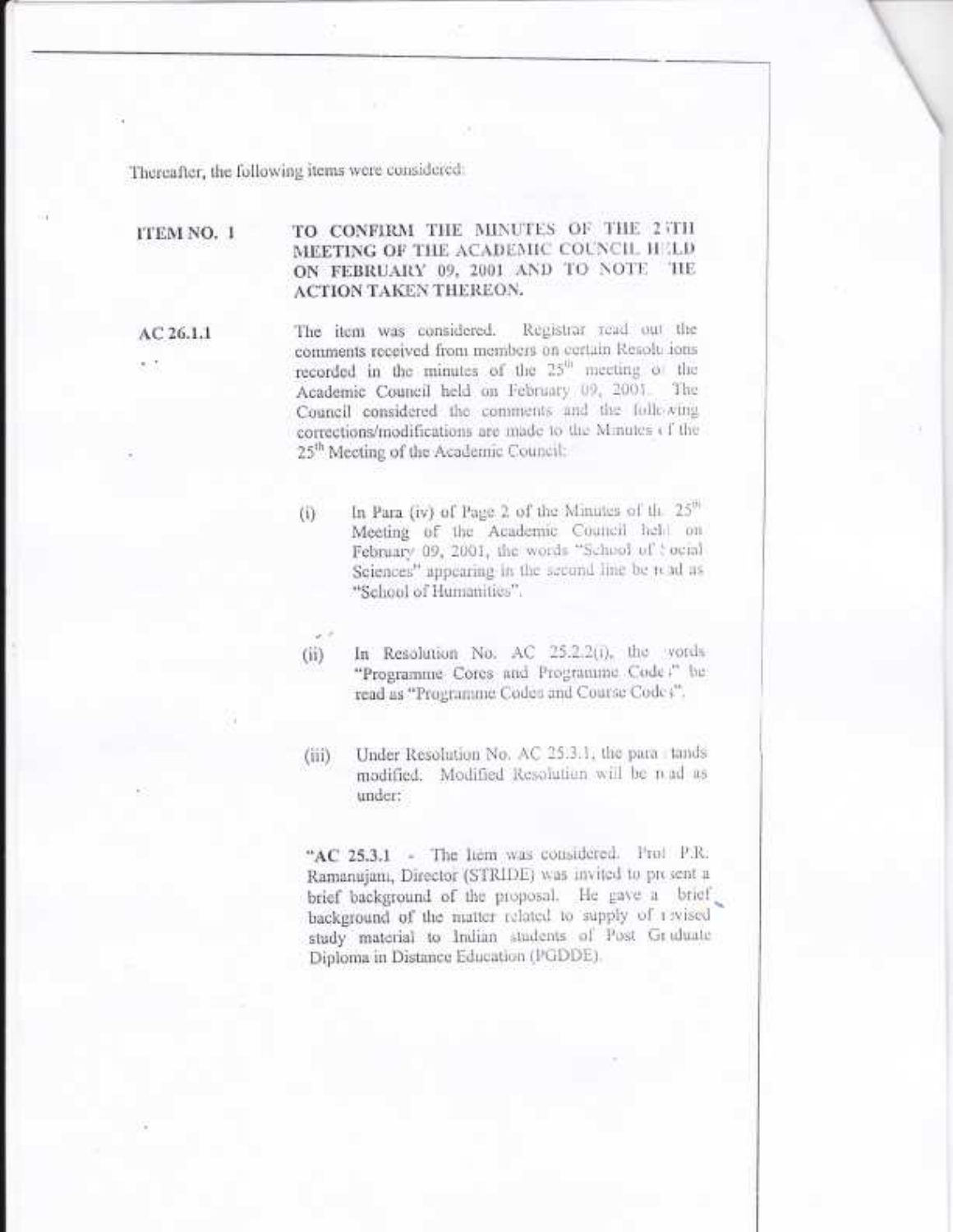It was informed that the proposal for revision came from the experts on the subject. The internal faculty of STRIDE and the invited experts met together and revised the material. Thereafter the feedback from students was also taken into account and further revision was done based on the feedback. More than 50% of the course materials is new and all the 5 courses of PGDDE have been completely revised. It was stated that as the academic session started from January 2001 and that the materials have been sent to the students with the approval of the Vice-Chancellor, the action taken by the Vice-Chancellor be ratified."

Referring to Resolution No. AC 25.7.3 (iv), a (iv) member observed : ................ "that the advertisement for PGCMRR will indicate that only students with Internet access will be eligible to apply for this programme, which is totally online one. However, the prospectus for the programme makes no such stipulation". Since this was administrative aspect, it was decided that the letter of the member be forwarded to the Director, SRE for taking appropriate action.

It was also pointed out that the word "excess" in the said resolution be corrected as "access".

 $AC26.1.2$ 

With the above corrections/modifications, the Minutes of the 25<sup>th</sup> Meeting of the Academic Council held on February 09, have been confirmed. The Council also noted the action taken on the Minutes.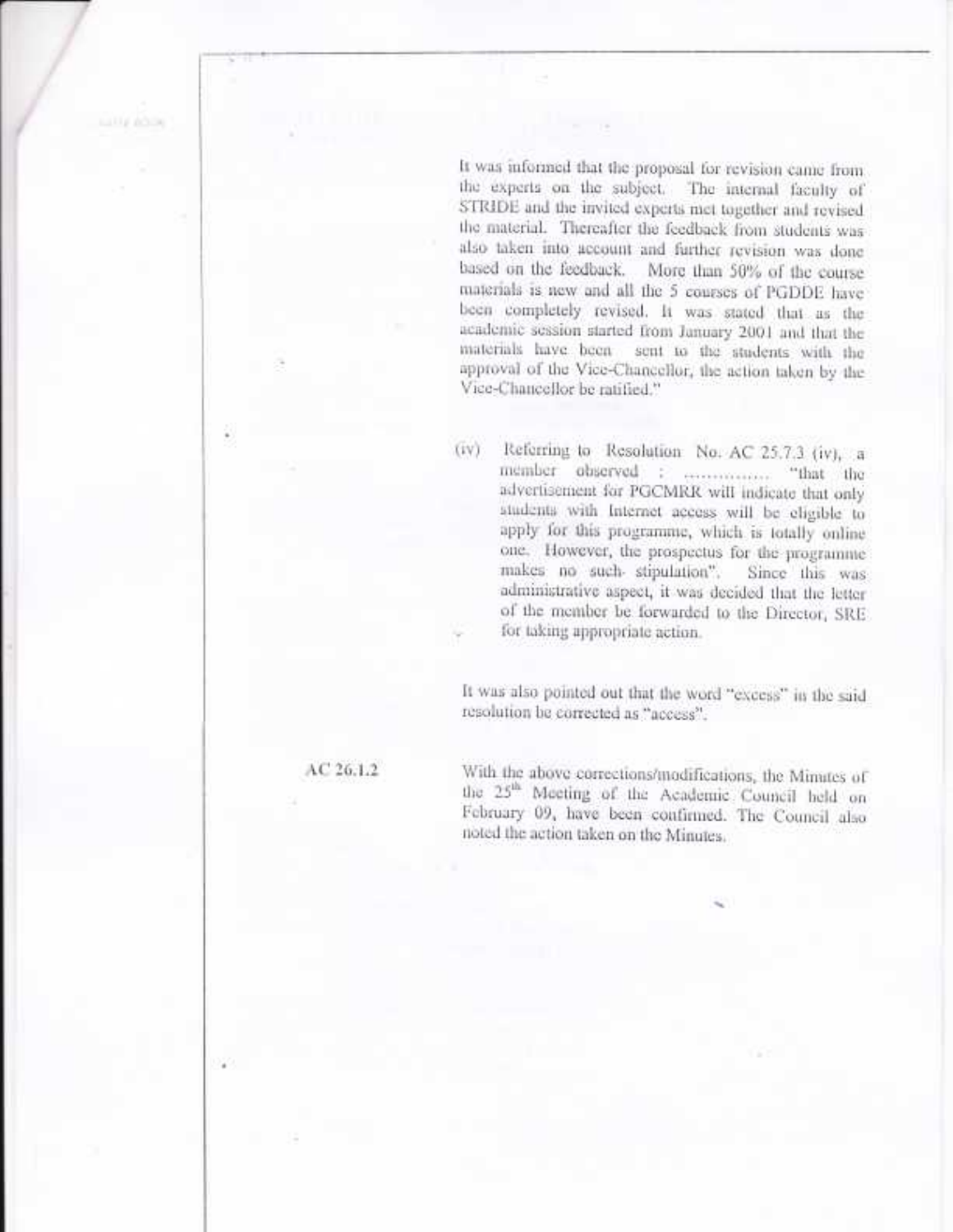## TO CONSIDER AND APPROVE THE DETAILED ITEM NO. 2 PROGRAMME REPORT (DPR) FROM (PHASE-3) RELATING TO POST GRADUATE DIPLOM. IN LIBRARY AUTOMATION AND NETWORKING.

Dr. Pravakar Rath of the School of Social Sciences was  $AC26.2.1$ invited for presenting the proposal. Dr. Rath gave a brief background of the proposal and informed that the Programme has been initiated to develop technological skills in automated and metworked environment in Library and Information Sciences.

AC 26.2.2

The members considered the proposal and made the following points which would also apply to the projosals of all the Schools:

- With rapid changes in society and envirorment,  $(i)$ there is a felt need for considering 3% reservation for physically challenged learners.
- The earlier Academic Council decision that every  $(ii)$ agenda note should include a preamble note to the Detailed Programme Report (DPR) Form ( 'hase-3) and the norms laid down by the Ac demic Council with regard to Programme Cod s and Course Codes. The School should ensure hat all the required procedures have been followed before the proposals are brought before the Academic Council.

The Board of Management, in its recent y held  $(iii)$ meeting decided that the KiNOU should take the leadership role and act as a national r-source centre together with the State Open Universities. and other distance education institutes of the country and develop partnerships for effective use of all available resources.

The Planning and Development Division : ceds to  $(iv)$ devise methods for assessing and projecting the enrolment for programmes before they are considered by the Academic Council.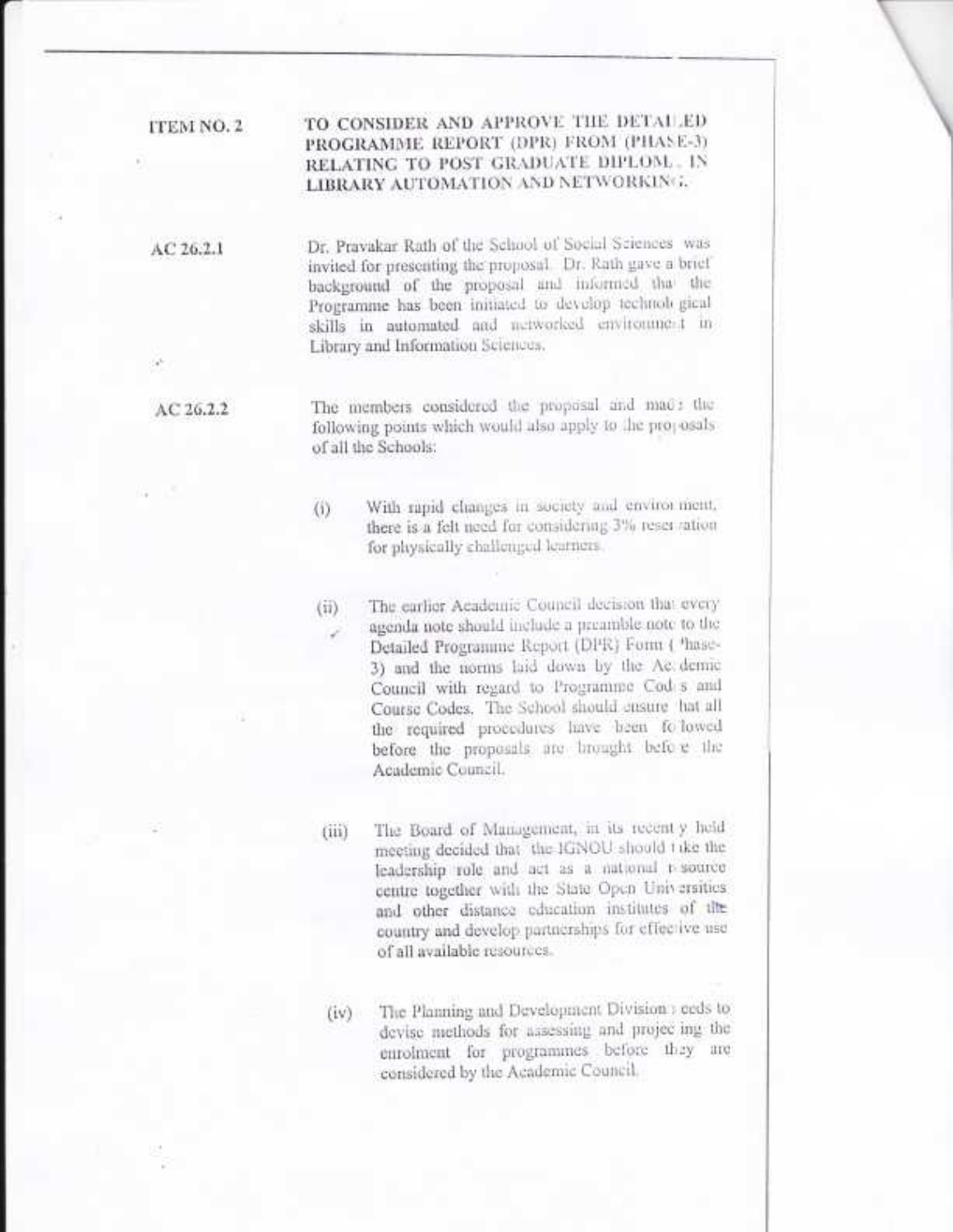- As a number of courses are on offer in computer related areas, some of the existing course materials in Computer Programmes could be made use in the course contents of the proposed programme by rationalizing.
- Video component provided in the instructional  $(v_i)$ package is the minimum and more could be added as per requirement.

## $AC26.2.3$

 $(v)$ 

January, 2003.

## AC 26.2.4

With the above observations, the Council resolved to approve the Detailed Programme Report (DPR) Form (Phase-3) relating to Post Graduate Diploma in Library Automation and Networking.

The launch date for the programme has been fixed as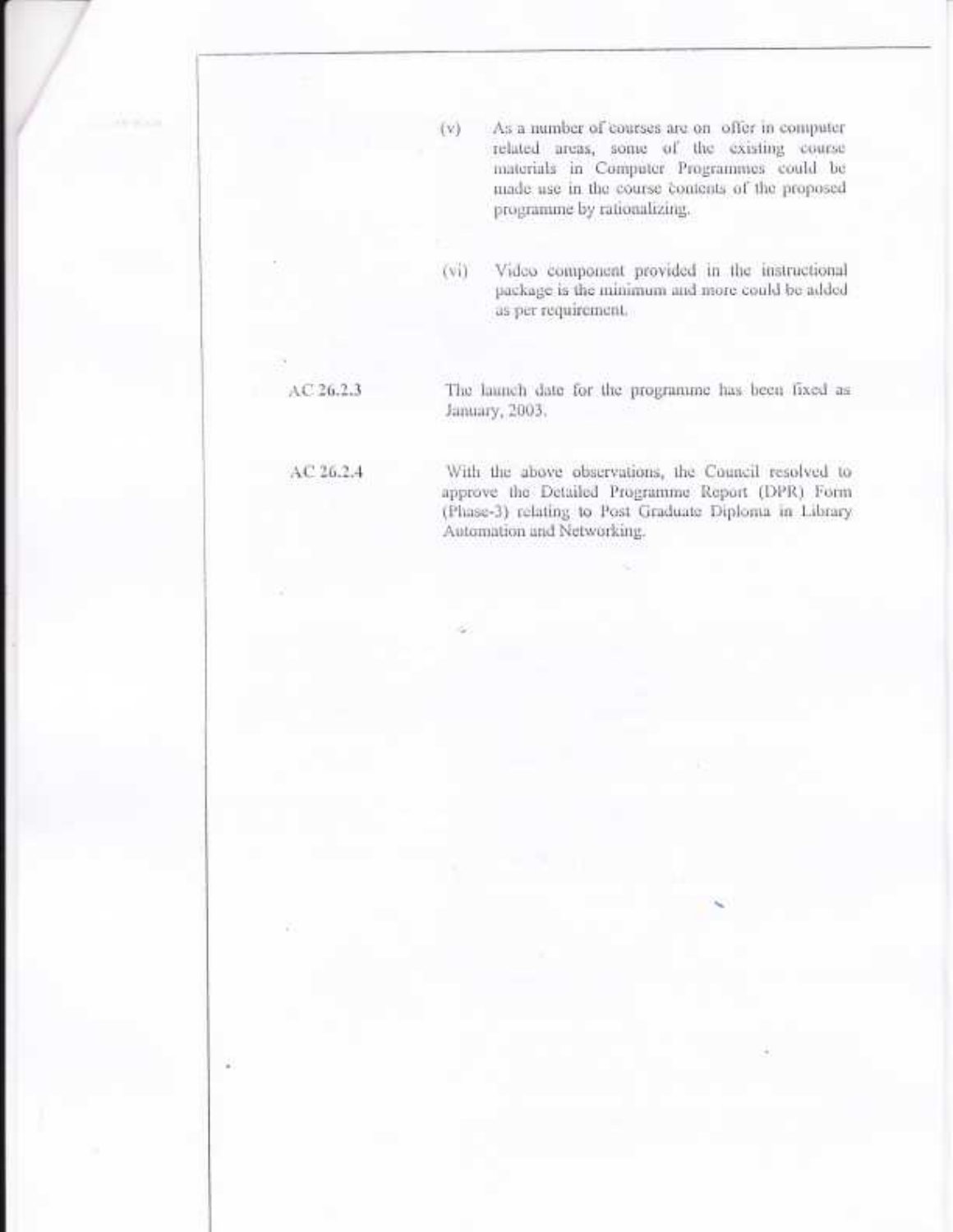## TO CONSIDER AND APPROVE THE SYLLAGE OF ANOTHER TWO COURSES FOR M.A. HISTORY PROGRAMME.

 $AC26.3.1$ 

ITEM NO. 3

Prof. A.R. Khan of the School of Social Science, was invited for presenting the proposal. Prof. Khan informed that the Faculty of History proposes to hunel MA History from the year 2003. Five courses, each vith 8 credits, have already received the approval of the Academic Council. He said that the faculty is developing two more courses, namely, Ancient and M-dieval Societies (Compulsory) - 8 Credits and Re-igions Thoughts and Beliefs in India (Optional) - 8 "redits which are brought before the Academic Council.

 $AC26.3.2$ 

In reference to the point relating to omission of religious, such as Christianity, Zoroastrianism and tribal religions, etc. it was clarified that the course is of "Religious Thoughts and Beliefs in India" and therefore relig ons of Indian Origin have been covered. However, the matter will be conveyed to the expert Committee about the omission of certain religions as mentioned by mem sers.

There is a need to assess whether different perspectives of History and ideological conflicts have been taken care of or not. Different historical perspectives car exist simultaneously and in combination as also in i olation and whether there is a consensus between the perspectives.

AC 26.3.3

With the above observations, the Council resolved to approve the Detailed Programme Report (DPF) Form (Phase-3) relating to M.A. (History) Programme.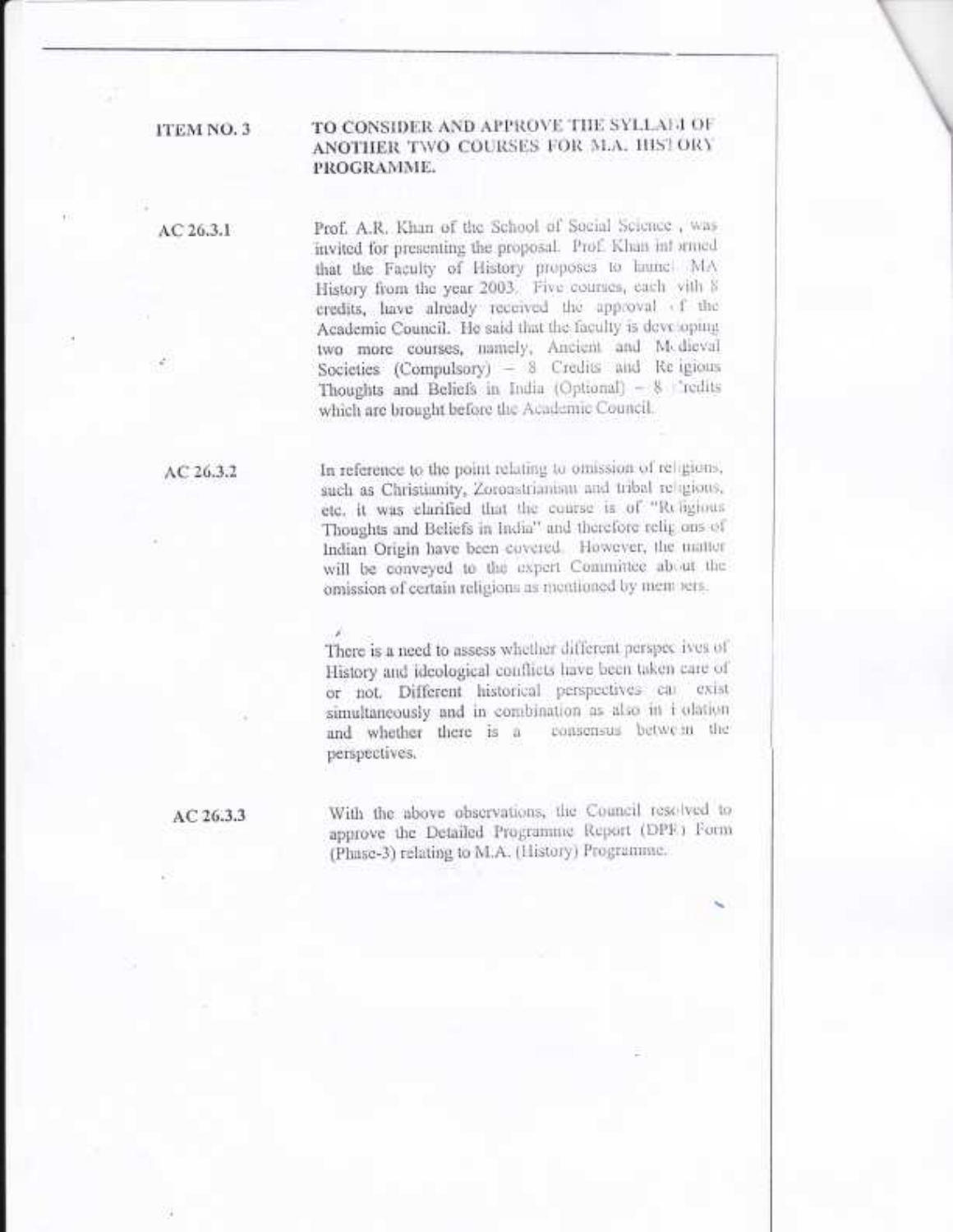## TO CONSIDER AND APPROVE THE DETAILED **TTEM NO. 4** PROGRAMME REPORT (DPR) FORM (PHASE-3) RELATING TO THE COURSE: SOUTH ASIA : ECONOMY, POLITCS AND SOCEITY.

Dr. Vijaysekhar Reddy, School of Social Sciences, who was invited, made a presentation bringing out the background and developments leading to the revision of the course. It was suggested that certain points concerning South Asia as a region need to be retained/incorporated from the old course, In this context, it was suggested that whenever a revision is proposed, the School concerned should discuss related activities with the Material Production and Distribution Division regarding the stock position.

With the above observations, the Council resolved to approve the Detailed Programme Report (DPR) Form (Phase-3) relating to the Course "South Asia : Economy, Politics and Society".

#### THE **APPROVE** AND CONSIDER TO ITEM NO. 5 WITHDRAWAL OF BACHELOR OF BUSINESS ECONOMICS PROGRAMME AND OFFER OF TWO COURSES AS ADDITIONAL ELECTIVES IN BACHELOR DEGREE PROGRAMME (ECO).

Dr. Gopinath Pradhan, School of Social Sciences, who was invited, made a brief presentation. Dr. Pradhan informed that the present proposal needs to be seen in the context of the Academic Council's decision taken at its 24<sup>th</sup> meeting held on September 01, 2000. It was decided that the course be developed as a part of the existing BDP (Eco) Programme. It was informed that the materials so far developed for Bachelor in Business Economics (BBE) can be utilized as an elective in BDP (Bco).

The proposals were considered and the following observations were made:

- The proposed EEC-21 (Managerial Economics)  $(1)$ has certain similarity in contents with B.Com Course of the School of Management Studies.
- There is no mention of EEC-09 of the BDP (Eco)  $(iii)$ in the Minutes of the 27<sup>th</sup> School Board Meeting

AC 26.5.2

 $AC26.5.1$ 

# $AC26.4.2$

 $AC26.4.1$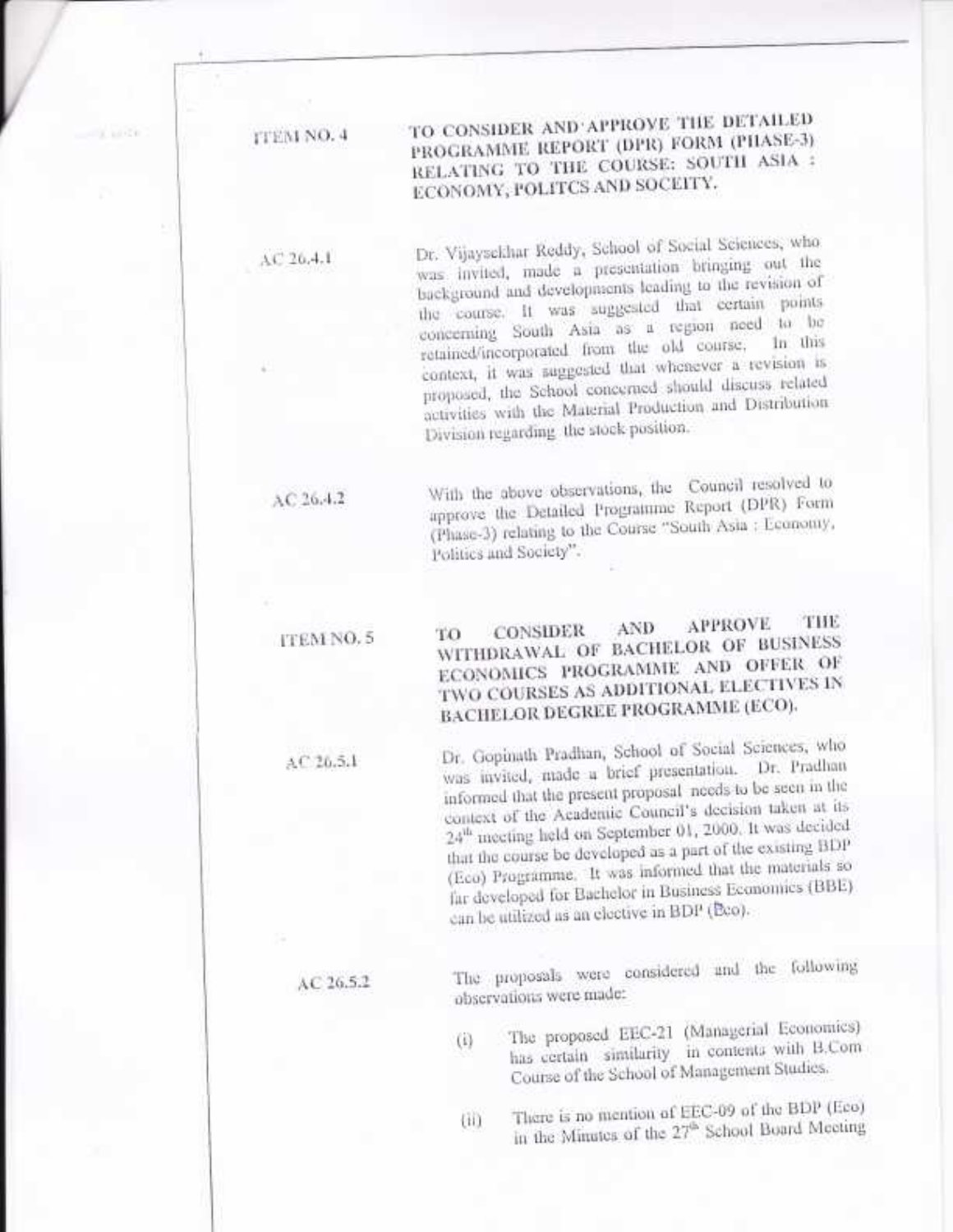of the School of Social Sciences.

It would be better to retain the option to develop  $(iii)$ the proposal as the Post Graduate Diploma in Business Economics since Academic Comeil suggested this option.

AC 26.5.3

Keeping in view the present status of the proposal and the observations made at the meeting, the Council resolved that a Sub-Committee be constituted to exc nine the issues and place its recommendations befor the Academic Council, The Committee will consist of the following members:

- (a) Director, School of Management Studies.
- (b) Director, School of Social Sciences.
- (c) Dr. Gopinath Pradhan, Reader, School of Social Sciences - Convener.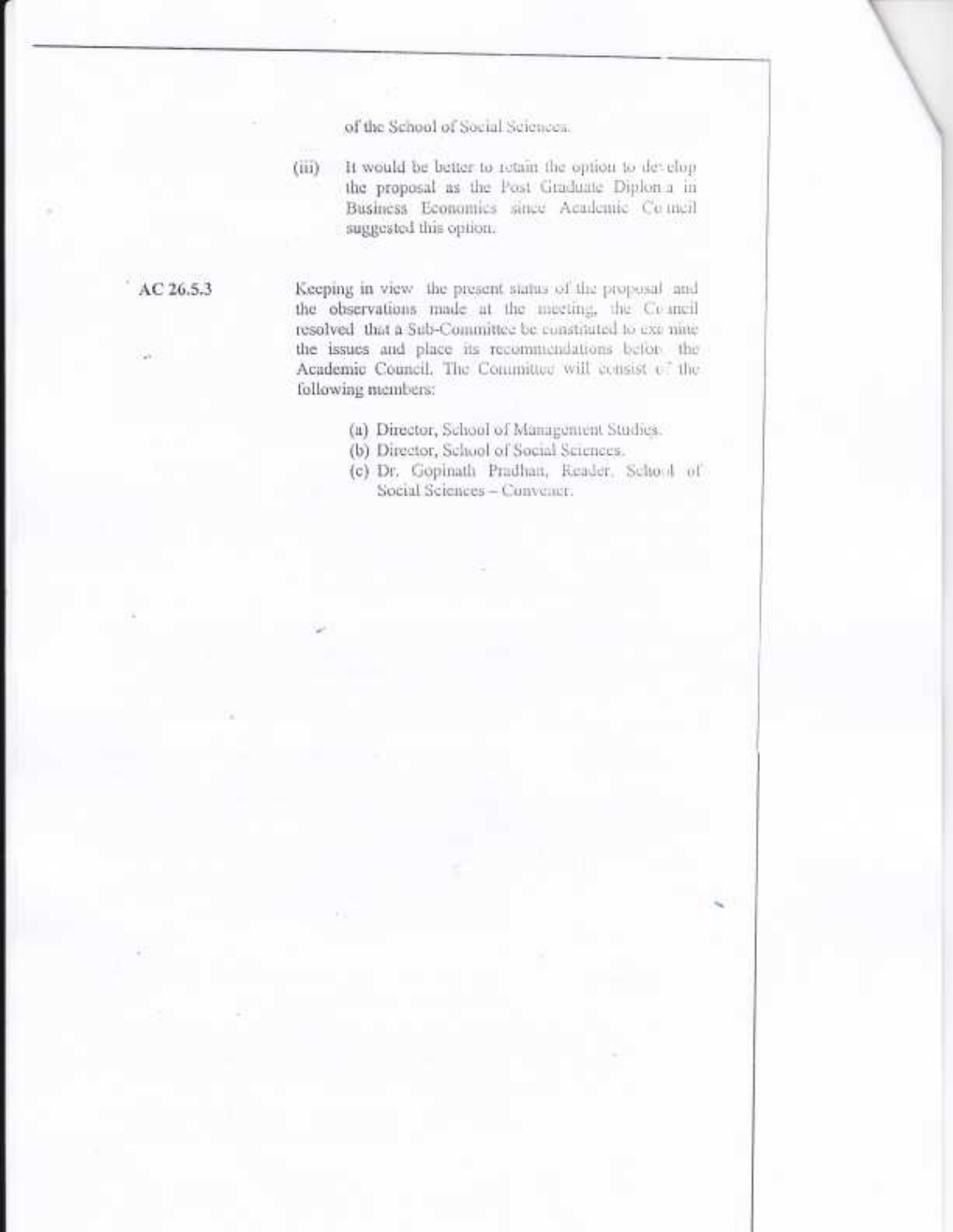#### $-AND$ **APPROVE** THE CONSIDER TO **ITEM NO. 6** INTEGRATION OF TRAINING COMPONENT WITH DIPLOMA PROGRAMME IN WOMEN'S **EMPOWERMENT AND DEVELOPMENT.**

The Registrar informed the members that a note has been received from the Directors of the School of Social Sciences and the School of Continuing Education stating that as per the guidelines of Academic Council, both the Schools would jointly prepare an integrated programme of study.

The Council, therefore, resolved to consider the item when it is brought before it jointly by both the Schools.

### TO CONSIDER AND APPROVE TWO NEW ITEM NO. 7 PHYSICS ELECTIVES AS PART OF THE B.Se. PROGRAMME.

Dr. (Mrs.) Vijayshri, Reader, School of Sciences, who was invited, gave a brief presentation. Dr. Vijayshree informed that Astronomy has a prominent place in the School curriculum of the country. She also referred to the increasing importance of space science in the coming millennium. With these aspects in view, the Physics faculty has proposed two four credit courses entitled Astronomy and Astrophysics and communication to bridge the hiatus between the School and the masters' levels and provide the basic grounding for budding astronomers physics to teach the latest.

The Vice-Chancellor in his observations reiterated that Dr. Jayant Narhiker, a prominent scientist, has been doing excellent work in these areas. The University may take advantage of his expertise and experience.

> The proposal should make it more elaborate to mention the criteria followed to arrive at the percentages for theory and practical.

> Attempts should be made to identify centers/areas where astrophysical facilities exists.

She also emphasized that recent developments in ICT have changed modes of communication and to keep pace with the latest trends, such a course would be desirable.

 $AC26.7.2$ 

 $AC26.6.1$ 

 $AC20.0.2$ 

 $AC26.7.1$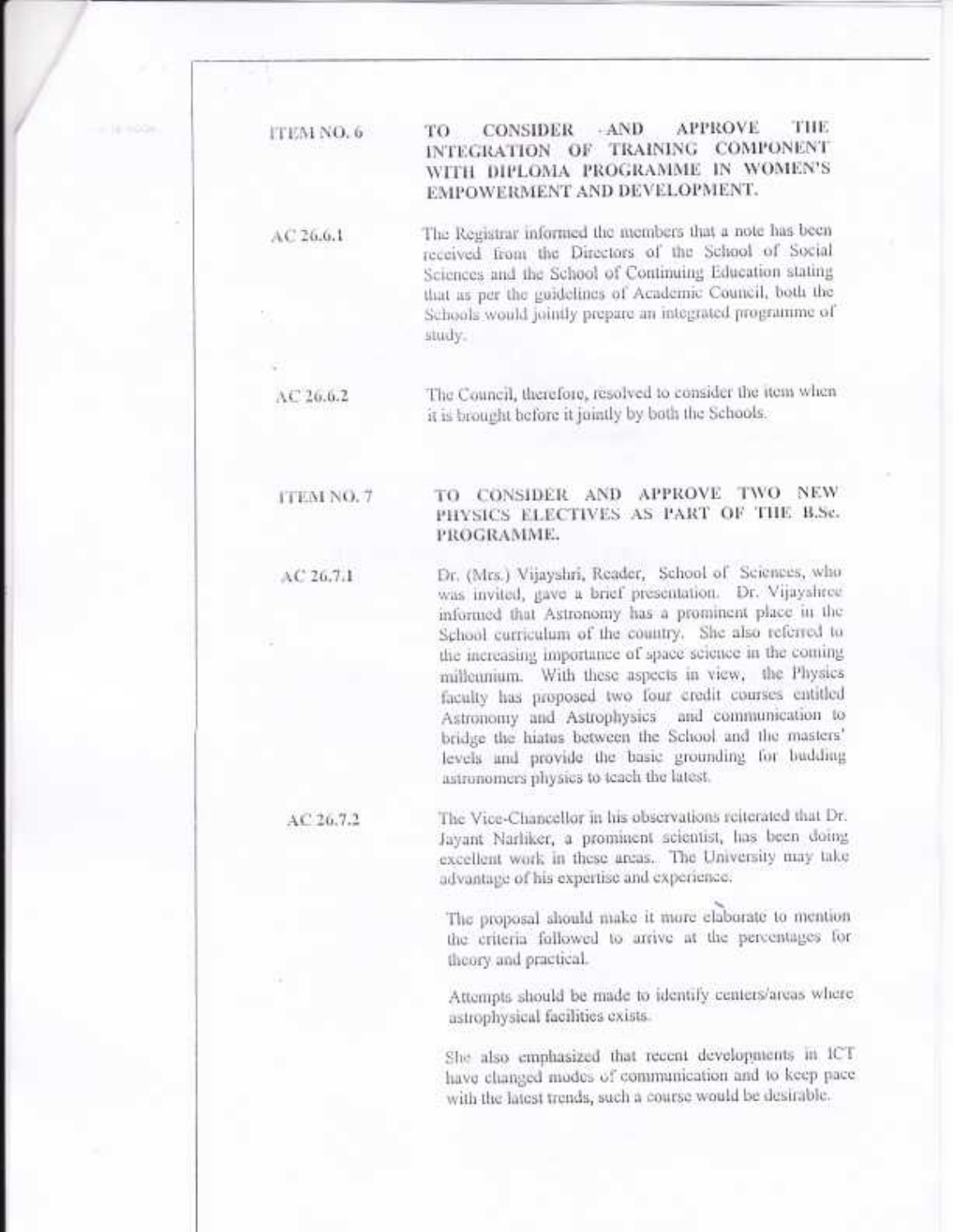| AC 26.7.3 | In clarifying the points made by the members, I rof. S.C.<br>Garg, Director, School of Sciences made the allowing<br>points: |                                                                                                                   |
|-----------|------------------------------------------------------------------------------------------------------------------------------|-------------------------------------------------------------------------------------------------------------------|
|           | (E)                                                                                                                          | This is the first attempt by the School of Science<br>for diversification.                                        |
|           | (11)                                                                                                                         | B.Sc. has a minimum of 48 Credits and rerefore,<br>these courses will provide it more options.                    |
|           | (iii)                                                                                                                        | The enrolment figure for the B.Sc. (Pit sics) for<br>the year 1991-92 is 1100 and 4000 for the year<br>2000-2001. |

With the above observations, the Council resolved to approve the proposal for two new Physics dectives; namely, Astronomy and Astrophysics and Comm mication Physics.

#### ITEM NO. 8 TO CONSIDER AND APPROVE THE DETAILED PROGRAMME REPORT (DPR) FORM (P IASE-3) RELATING TO MODULAR PROGRAMME IN **SCIENCE** AND. TECHNOLOGY гок SUSTAINABLE DEVELOPMENT.

 $AC26.8.1$ 

 $AC26.7.4$ 

Dr. Vijayshti, Reader, School of Sciences, gave a brief presentation of the programme. In this context, she mentioned that one of the objectives of the IGNOU is to provide educational opportunities for the deplived and disadvantaged sections of the society. The modular programme in Science and Technology for Sestainable Development constitutes a right step in this lirection. The programme puts emphasis on imparting requisite skills and training related to income generation i i specific areas corresponding to the needs of the disacvantaged communities; and development of awareness, scientific temper and rational attitudes.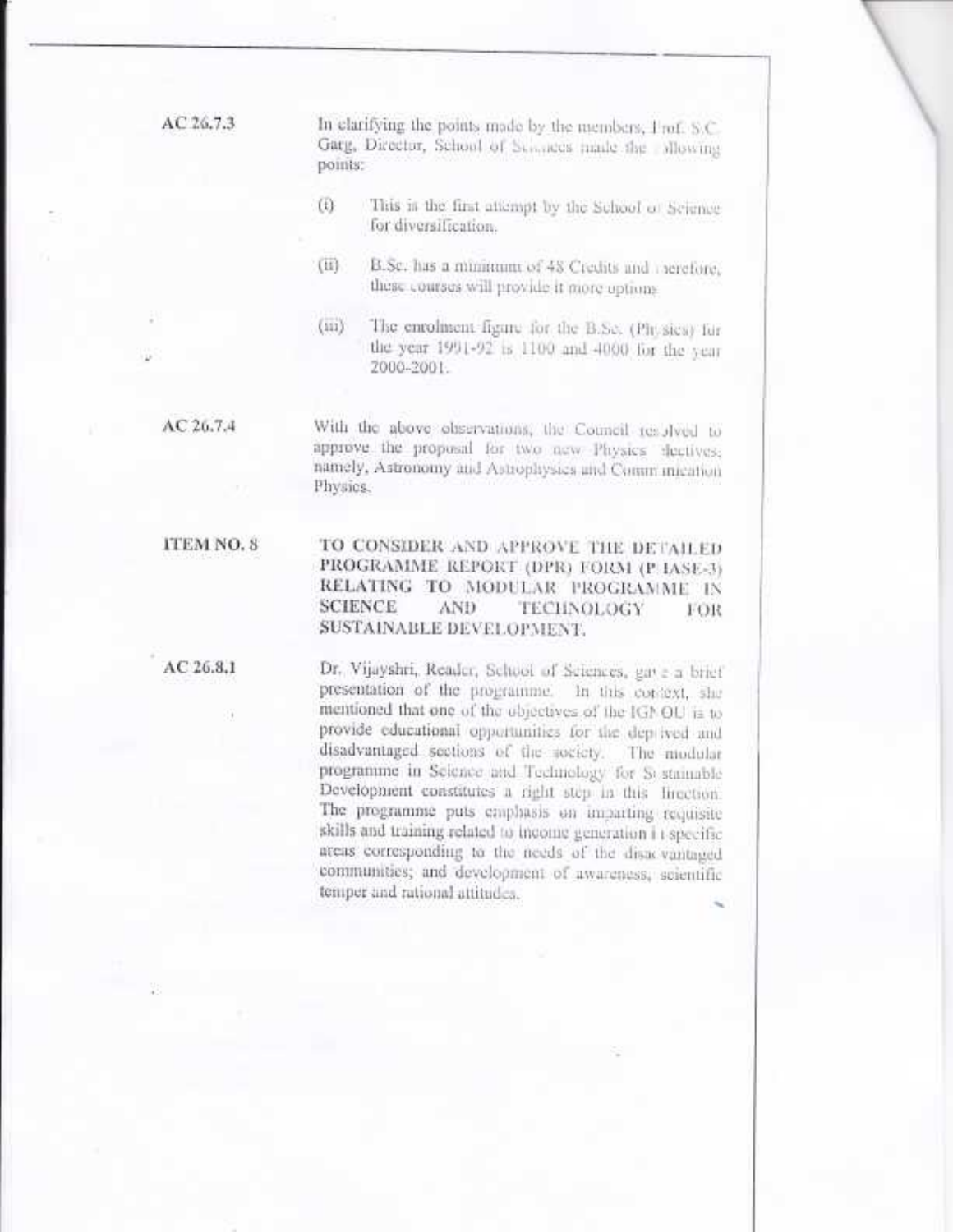The Vice-Chancellor in his observations mentioned that AC 26.8.2 the Planning Commission, Government of India, MHRD have been emphasizing on the need to cater to the requirements of the under-priviledged, disadvantaged and weaker acctions of the society by increasing educational opportunities for these groups to various university programmes and courses. He further stressed that some of the Schools like School of Management Studies, School of Continuing Education, School of Sciences, School of Health Sciences of the University can involve themselves together and treat the proposal as a project where the School of Sciences could act as a nodal centre. He also mentioned that even the State Open Universities and some of the NGOs are working in these areas.

> With the above observations, the Council resolved to approve the DPR Form (Phase-3) relating to Modular Programme in Science and Technology for Sustainable Development.

#### TO CONSIDER AND APPROVE THE PROPOSAL ITEM NO. 9 **MECHANICAL** B.TECH. TO **RELATING** (MANUFACTURING **ENGINEERING** MANAGEMENT) PROGRAMME.

Ms. Gayatri Bansal of the School of Engineering and Technology, who was invited, gave a brief presentation of the proposal. In this context, Ms. Bansal referred to the decision of the Academic Council at its 20<sup>th</sup> Meeting held on February 17, 1999. The Council had suggested that the existing programme of the School, i.e., B.Tech (Civil Engineering) (Construction Management) and B. Tech. Civil Engineering (Water Resource Engineering) should be consolidated. It was informed that the 55% of the material for the B.Tech Mechanical Engineering in Manufacturing Management is ready.

The Council considered the proposal and resolved that a number of issues still remain unanswered so far as the proposal is concerned. Therefore, these issues need to be examined in detail before approving of the programme.

The Vice-Chancellor having considered the Agenda items up to this stage, requested the members to consider deferment of the remaining items including item No. 9 for consideration by a Standing Committee of Academic Council. Such an arrangement is followed in many Universities; we also have Standing Committees of Board of Management and the Planning Board. It would be casier for the Academic Council to examine academic

 $AC26.83$ 

 $AC26.9.1$ 

AC 26.9.2

AC 26.9.3